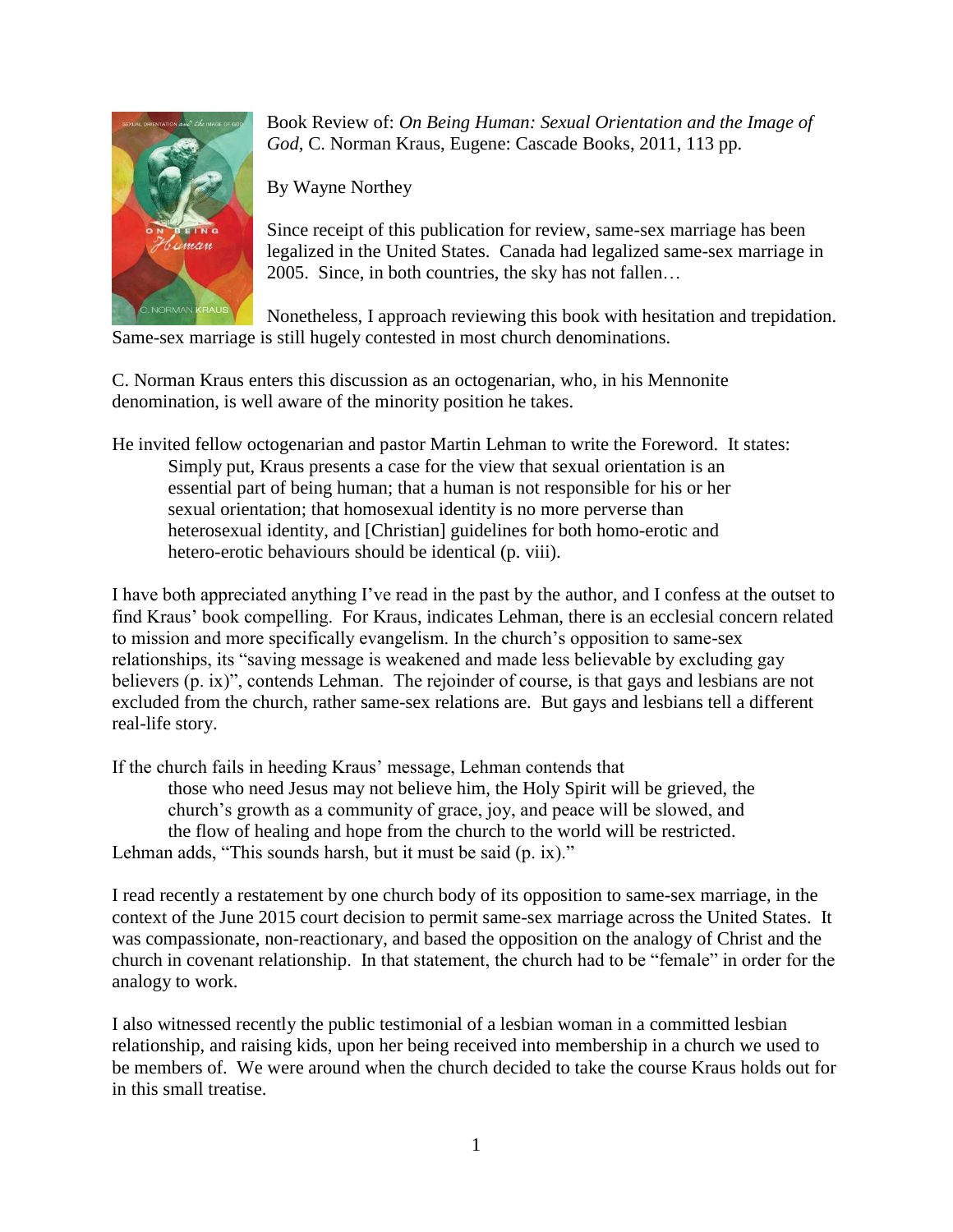I know the people involved in writing the restatement and in the testimonial. They are real and authentic in their Christian faith. Therein lies the rub for many. At the end of the review, I will briefly allude to a paper that presents the case, with reference to "queer inclusion", that various moral positions are function of certain "moral" types, that explains why people often talk past each other on this matter (and on other ethical issues). The author of that paper writes that

based heavily on the findings of social psychology and more recently neuropsychology, a number of scholars have been explaining the variety of moralities on the basis of the intrinsic workings of the human brain (p. 1).

To put one consideration to rest: Kraus is not just adducing "new" scientific evidence, nor yielding to current cultural pressures in this treatise. Rather, Kraus is core *theo*logical: i.e., he looks at the character of God as analogue for his theological study, to which I shall turn presently. I only note now that the *perichoresis* of the Trinity as analogue for the queer debate, not only the analogue of Christ and the church where the church is woodenly female, can surely be used legitimately. One can ask, why cannot the analogy to Christ and the church work if the church is neither female nor male exclusively? The way the church body I alluded to uses the analogy presents as begging the very question of the queer issue. Why can the analogy not work in same-sex application?, is at least a valid question. Is the point of the analogy sexual orientation-based or relationship based?, is another question.

Lehman in the Foreword finally appeals to a process of deconstruction/reconstruction in relation to the same-sex debate. He adduces several biblical precedents of such (p. xiii), and more recent Mennonite (and wider church) examples around the role of women in the church. In the church body to which I alluded, many in that tradition whom I know personally, and many others, agree that that body's support of empire and empire ways through violence and war must undergo a similar process of deconstruction/reconstruction if authentic Christian justice is to be upheld. Love that "does no harm to its neighbour" (Romans 13:10) by consistent New Testament teaching is the only way. (Another Mennonite, Willard Swartley, wrote a definitive New Testament study on that: *Covenant of Peace: The Missing Peace in New Testament Theology and Ethics.* In *The Moral Vision of the New Testament: A Contemporary Introduction to New Testament Ethics*, Richard Hays argues similarly against the church's longstanding embrace of violence and war. (To be fair: both Swartley and Hays disagree in their various publications with same-sex union.) )

Kraus asks at one point in his essay:

… but change from what? Are all the cultural and ethical developments from the second century CE onwards to be read as moral and religious degeneration? (p. 14)

It is generally acknowledged that the early church from the New Testament era until the era of Constantine was largely pacifist. In the era of Constantine pacifism was largely abandoned by the church. Would its mass re-embrace today by the church universal constitute moral degeneration? None of those I know in the tradition alluded to above would say so. On the contrary. Yet that church body claims change regarding the queer issue is non-negotiable, given longstanding Tradition. An outside observer is surely allowed to ask simply: Why? If there can be change around violence and war, despite Tradition, why not around same-sex relations?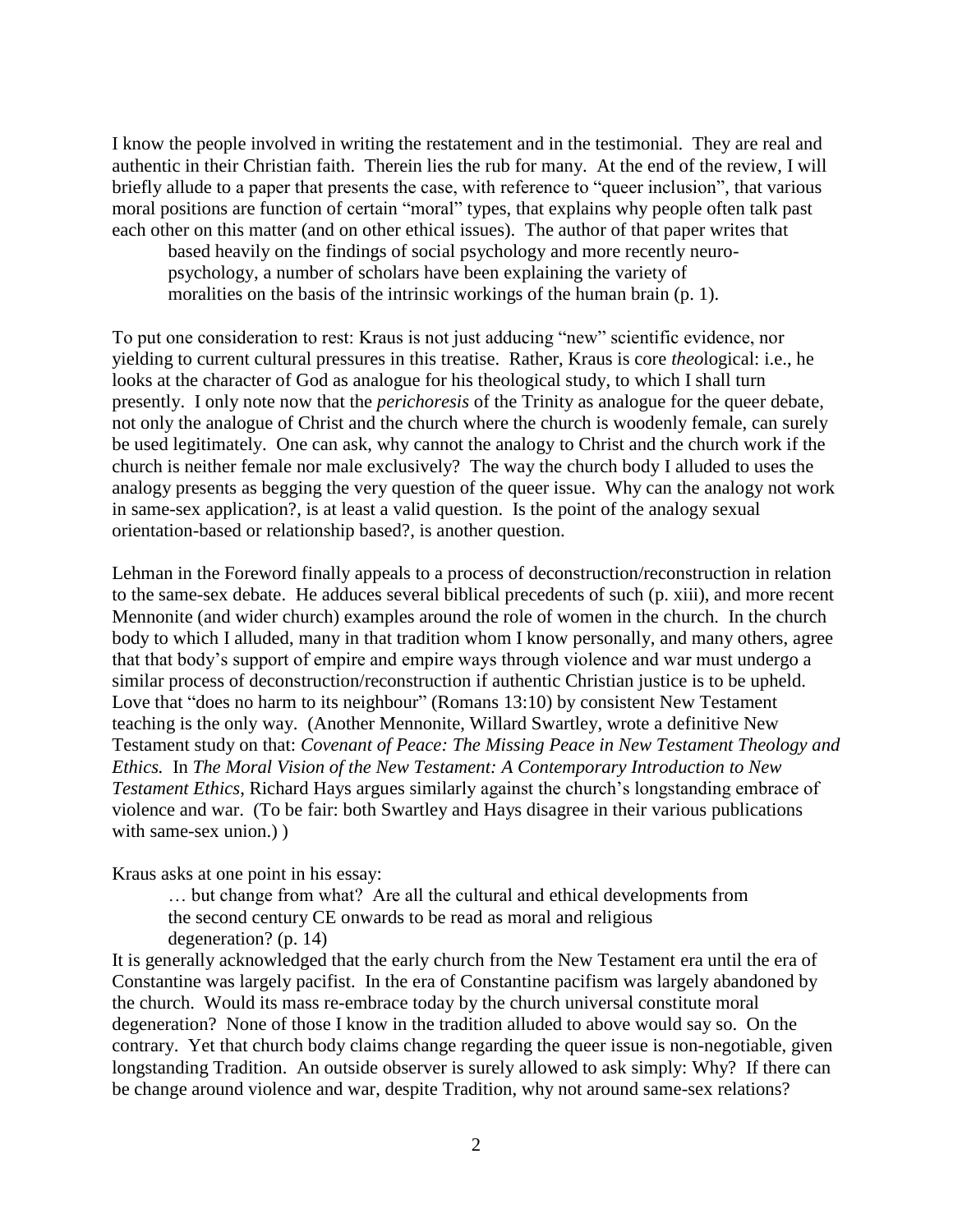The author states in his Preface that he hopes the work will be used as study guide for analysis and dialogue, not argument, that his purpose is didactic not polemic. He indeed is irenic throughout. I say nonetheless in response: Lots of luck! I think I am accurate that there has been no more vexed issue in the history of the worldwide church than same-sex union. Only one other issue came close, in the fourth and fifth centuries: the Donatist controversy. (Sadly, Augustine, who so contributed to the West's and the Western church's hang-ups about sex in general, took an extremely harsh position against the Donatists, one that led to his giving his blessing to use of coercive punishment, including lethal violence, to be rid of the Donatists.)

In response to the fact that the church universal has always largely opposed same-sex relationships, Kraus states regarding the gay issue

that the church has followed traditional cultural patterns more assiduously than it has explored the theological implications of the historicity of the biblical message (p. xv).

No small claim. Sexual orientation should not be pivotal, Kraus claims, rather, what it means to follow Christ should be central. Kraus mentions in the Preface four other dialogue partners whom we meet at the end of the book, who share Kraus' conclusions, though would not necessarily endorse everything in "my original essay (p. xvi)."

## In the Introduction, Kraus avers that

how the church deals with the inclusion or exclusion of minority sexual variants becomes a test of its authenticity as the body of Christ – the New Testament image it claims to represent in the world (p. 3).

# Kraus argues that

Personal character that reflects the image of God in social relationships is the authenticating mark of moral behaviour (p. 4).

*Shalom* is ever a human reflection of the Trinitarian image of God, according to Kraus. But cultural outlooks change. Kraus believes that cultural outlooks have coloured the issue in the past. He directs our gaze beyond those outlooks (past and present – "According to Scripture, both ancient and modern alike stand under the judgment of God (p. 22).") to an alternative theological approach with *shalom* the singular mark of God-likeness.

The author nonetheless spends Chapter 2 on the changing cultural outlook of contemporary society. He acknowledges the anxieties and fears of the church's feeling pressure to change. He writes as a heterosexual male. He adduces the "profound revelation of the *incarnation* (p. 20)", stating:

Our calling is to be *human* like Jesus whom we are invited to follow, but that does not mean we are to mimic his ancient peculiarities (p. 20)."

Jesus clearly, for instance, shared in embrace of the ancient cosmology of his time. On the other hand,

When Jesus challenged the prerogatives of men based on such [just adduced] ancient assumptions about what is "natural," it caused consternation among his disciples (Matthew 19:10 – 11); and many more cultural assumptions have been overturned in the intervening centuries! (p. 22)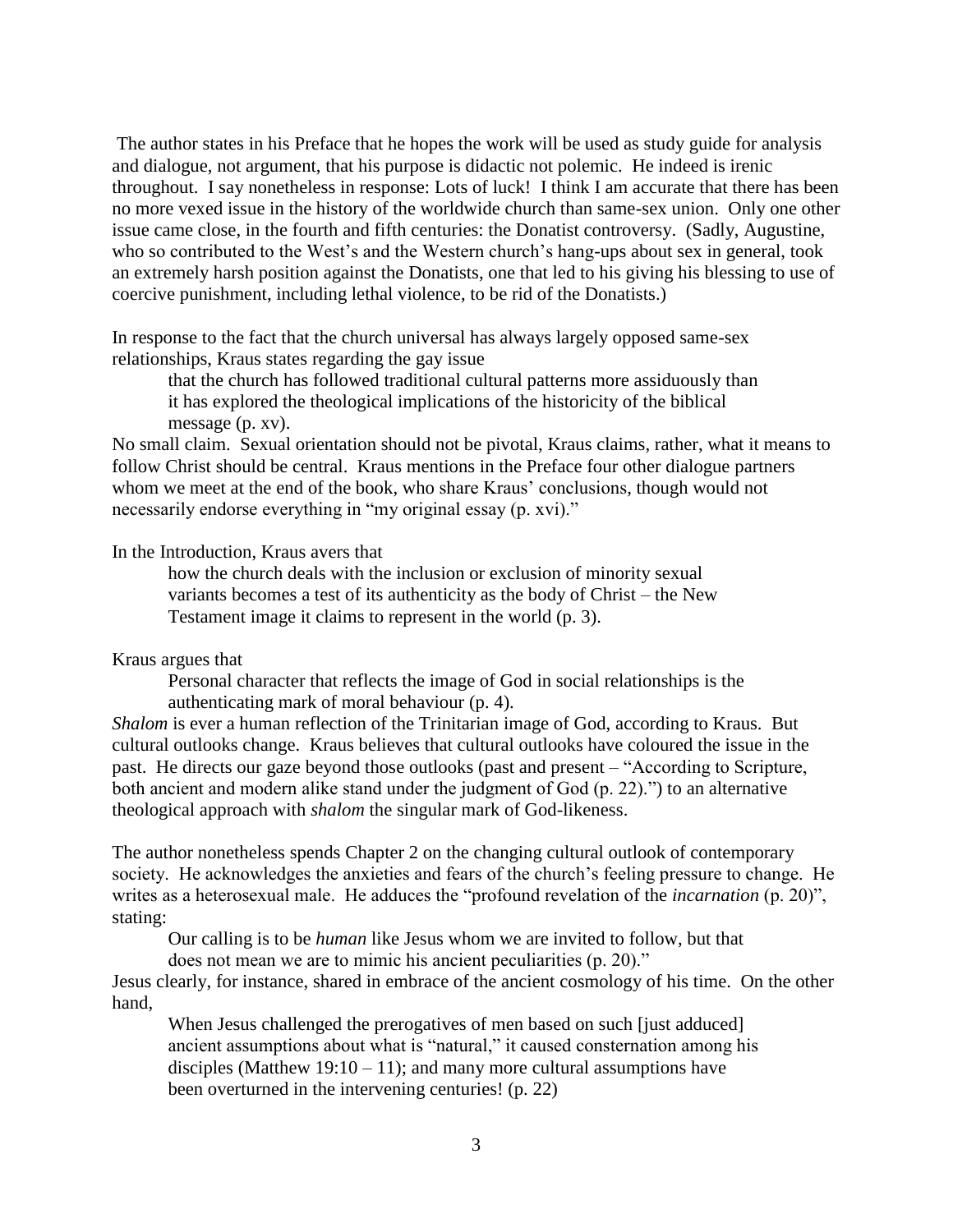What Kraus holds out for is

how God's word to an *ancient* culture should be interpreted and applied in *modern* culture. And this requires an astute evaluation of modern cultural presuppositions, biological realities, and social relationships as well as those of the ancients (pp.  $22 \& 23$ , emphasis in original).

Kraus exemplifies this approach in this essay.

I know a solid Christian who has both homosexual friends and a lesbian daughter, whom he loves without judgment. Yet he is strongly opposed to the "gay agenda" in the wider church. In response to such reality, Kraus writes:

This publicizing of the [same-sex] movement is often criticized in the churches as its "politicization," but it may just as properly be seen as the correction of social injustice (p. 24).

I cannot fault that observation.

Kraus contrasts a current understanding of gay practice with ancient understandings. He writes: It [current understanding] focuses on personal and social consequences – whether the behaviour involves social and personal manipulation and abuse – rather than the literal proscriptions of an ancient culture (p. 25).

Kraus claims that ancient culture, the context of biblical taboos, considered sexuality as sexual *behaviour* (the act itself)… Thus taboos were put in place to regulate the sexual *act* of genital intimacy to control the orientation (passion) (pp. 25  $& 26$ , emphasis in original).

Kraus poses several questions in consequence, one of which is: Or should it [homosexual orientation] be given a clinical definition, which implies a human predisposition of a small minority without moral implications? (p. 26)

Conservative religion and some secular authorities (NARTH – National Association for Research and Therapy of Homosexuality, an American organization, for instance) identify samesex behaviour as part of original sin (religious), or as a psychological condition amenable to treatment/cure (secular). Kraus understandably asks:

Should, therefore, the moral and religious nature of same-sex affectional behaviour be judged by the physical act itself, or by the ethical relationship constituted by the act? (p. 26)

Kraus' response is clear:

For those who believe in the God of the Bible, as I do, the restatement of the moral issue in terms of social and personal relationships rather than physical anatomy and sex acts is not a negation of the biblical taboos. Rather it is an interpretation and social adaptation to modernity in the spirit of Christ. It simply defines more precisely the compassionate nonviolent specifications of loving ones [*sic*] neighbor (and enemy) as oneself in the modern world (p. 27).

The author rejects social designations of "unnatural" when applied to same-sex behaviour as premodern and invalid. On the other hand, he rejects as well prevailing political/legal positions as determinative of the church's position. He gives as example until very recently a Virginian law forbidding Blacks and Whites to intermarry or to worship together in organized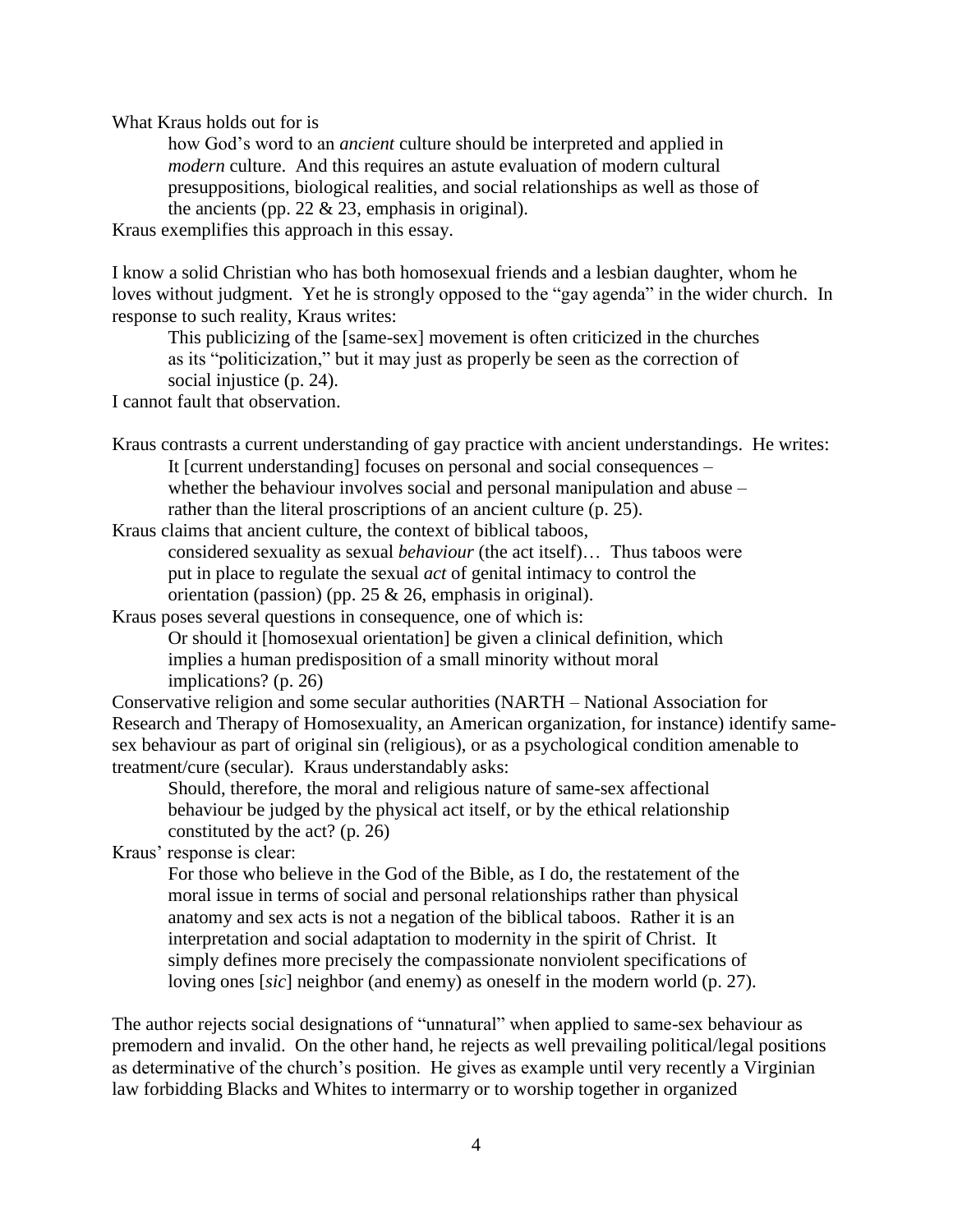congregations. He approvingly adduces Stanley Hauerwas' and William Willimon's *Resident Aliens*, especially its subtitle: *A Provocative Christian Assessment of Culture and Ministry for People Who Know That Something Is Wrong*. He applies the subtitle to the gay issue.

Chapter 3 takes on the Augustinian tradition of biblical understanding, in particular "its interpretation of the fall of Adam as a historical occurrence rather than as a human condition (p. 29)." In this hermeneutical paradigm,

God's image and intention is [*sic*] associated with the complementary genital structure of the first man and woman, and all same-sex erotic urges are considered moral flaws caused by the sin of the first human parents (p. 29).

Heterosexuality is thus identified

with God's creation intent, and same-sex sexuality by default becomes a moral deficit (p. 29).

A key interpretative move is adduced by Kraus that

requires us to go beyond the simple word studies of biblical prooftexts to establish precisely what the text meant in its original setting, and whether the post-Nicaean theologians got it right (p. 29).

Kraus adduces here the processes of deconstruction and reconstruction. He states simply: Indeed, this work of deconstructing-reconstructing in the spirit of Christ is precisely the work of the Holy Spirit in the church (pp. 29 & 30).

That said, he proceeds directly to reject outright the "Augustinian paradigm of a corrupted humanity floundering in sexual concupiscence" as a legitimate way to frame the question of human sexuality. For Augustine, sexual intimacy, even at its best and (heterosexual) most legitimate is still suspect. (Augustine wrestled all his life with sexual addiction, and his "preferential option" of celibacy had more to do with personal demons than with theology. Sadly, his sexual hang-ups profoundly impacted the church universal ever afterwards.) Kraus concludes:

Sexual sin lies not in the satisfaction of the erotic physical orientation – either its hetero- or homosexual embodiment – but in its selfish, narcissistic abuse (p. 30).

Kraus continues with a section entitled "What about the Fall?". He points out that even lefthandedness until the mid- $20<sup>th</sup>$  century was considered "unnatural". It is therefore

not surprising that variant gender self-identities and sexual preferences are considered shameful perversions of the *natural order*. And it is easy for those who interpret and apply Scripture literally to find cultural precedents in selected texts of the Bible that support this bias (p. 33, emphasis in original).

Kraus rejects any understanding of (original) sin that is chronological, or that claims it results in psychosomatic corruption. He draws on an earlier publication, *God our Savior*, to argue that

Sin is an existential and relational concept, not an essential and ontic one… It should not be identified with specific acts, which in different cultures and situations can and do have different personal meanings (p. 34).

(This reviewer's input: Sin's inversion is the classic text in II Corinthians  $5:17 - 21$ , if the text is read properly: "If anyone is in Christ *there is a new creation…*" The old creation experienced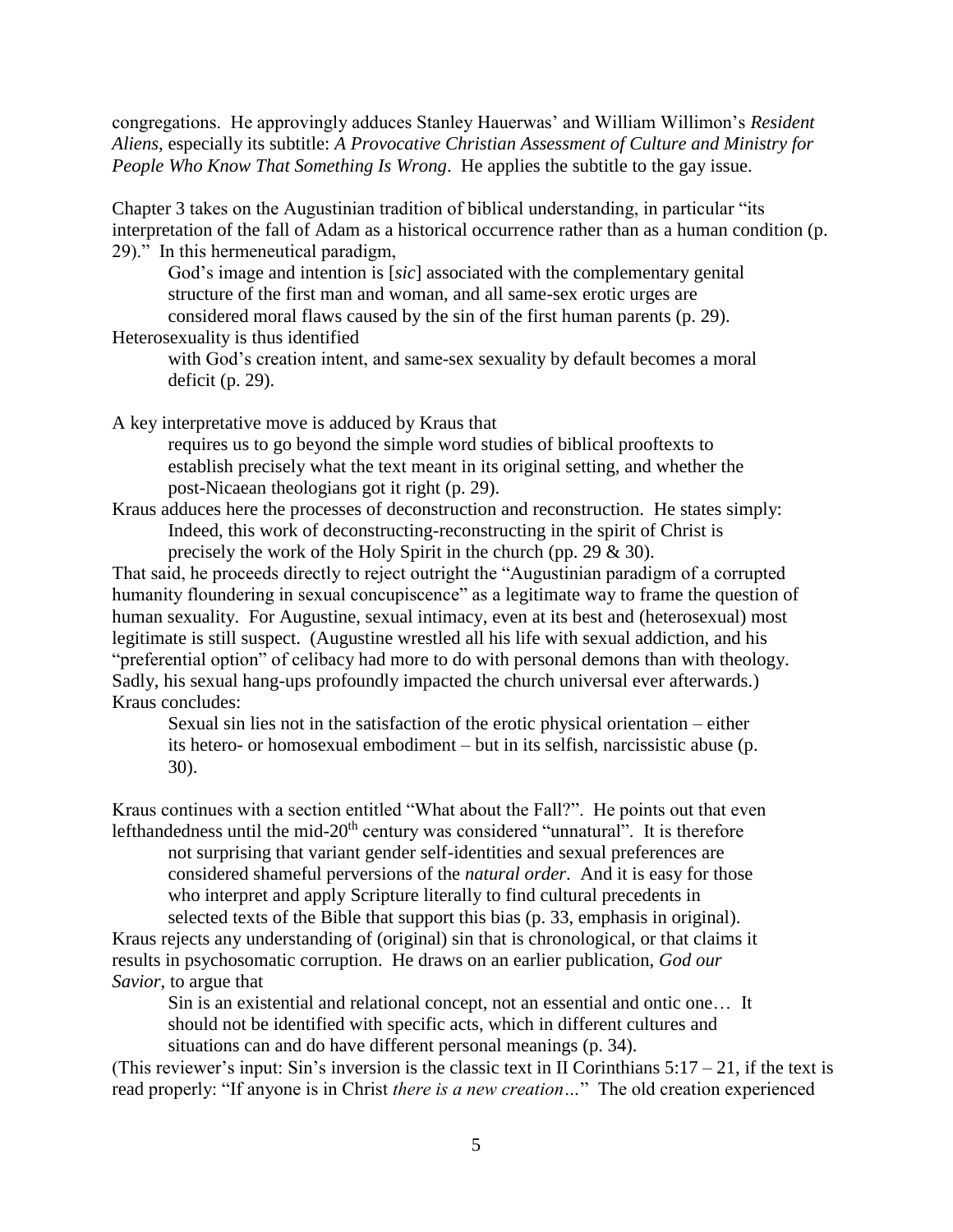*sin*, namely brokenness of relationship; the new creation experiences restoration of relationship, or "restorative justice", in relation to God (*theological*); to oneself (*psychological*); to others (*sociological*); to the good earth and even the cosmos (*ecological* and *cosmological*). Put differently: sin's antidote is

*shalom* in interpersonal relationships, that is, an attitude or orientation and social structure that discourages selfish disregard of the true worth of others and maximizes compassionate responsibility for the whole human community (p. 44).

*Shalom*, according to the II Cor.  $5:17 - 21$  text, is to be applied to all human relationships as indicated above, and is ideally the central "creation/new creation" reality of humanity in God's image.)

Augustine felt the sin of concupiscence in the sexual act was only mitigated if the intent was procreation, which by its nature could not permit same-sex acts. Even sexual desire is morally tainted. Thus sex with contraceptives is wrong. Ironically, conservative Protestants still are impacted by Augustine, but not to the point of refusing contraceptives. Thus Protestants at least already have applied their own deconstruction/reconstruction in response to traditional Augustinian morality. Kraus states that

Whether intended or not, these exceptions create an implicit possibility for the moral and spiritual reevaluation of all sexual intimacy and the redefinition of family relationships (p. 35).

Kraus also challenges the moral distinction between "attraction" (i.e. temptation) and "practice" which must always be resisted. He challenges easy identification of same-sex relationship with alcoholism and pedophilia (*practices*), and otherwise *temptations* such as sadomasochism or pornography.

So Kraus interprets the Fall, not as a loss of primordial perfection, rather as a finite state of creation with "vulnerability to mistakes, decay, and death (p. 36)." Eden is a state in this case of finite innocence that by definition is imperfect. "In fact," argues Kraus, "the whole biblical narrative assumes that creation is the beginning of an eschatological plan terminating in perfection, not beginning with it (p. 36)." One might consequently say that creation was declared "good", but not (yet) perfect. This has widespread implications, namely that

[not] all physical and psychological human imperfections, blemishes, and deficiencies are the result of an antediluvian self-inflicted moral corruption (fall from perfection) rather than inherent finitude… The fatal error of the fundamentalistic Augustinian tradition of recent centuries is that it assumes finite creatures – Adam and Eve – were created perfect, not just innocent (p. 37).

In this context, at minimum "sexual diversity [consequently] stems from the limitation and irregularities of finite possibilities rather than moral corruption (p. 37)."

If same-sex orientation is seen from this understanding of finite imperfection, same-sex erotic behavior is removed entirely from the realm of the moral. The question becomes

what defines choices as immoral, and from a Hebrew Christian perspective the moral distinctive does not reside in the sexual or gender identity of the human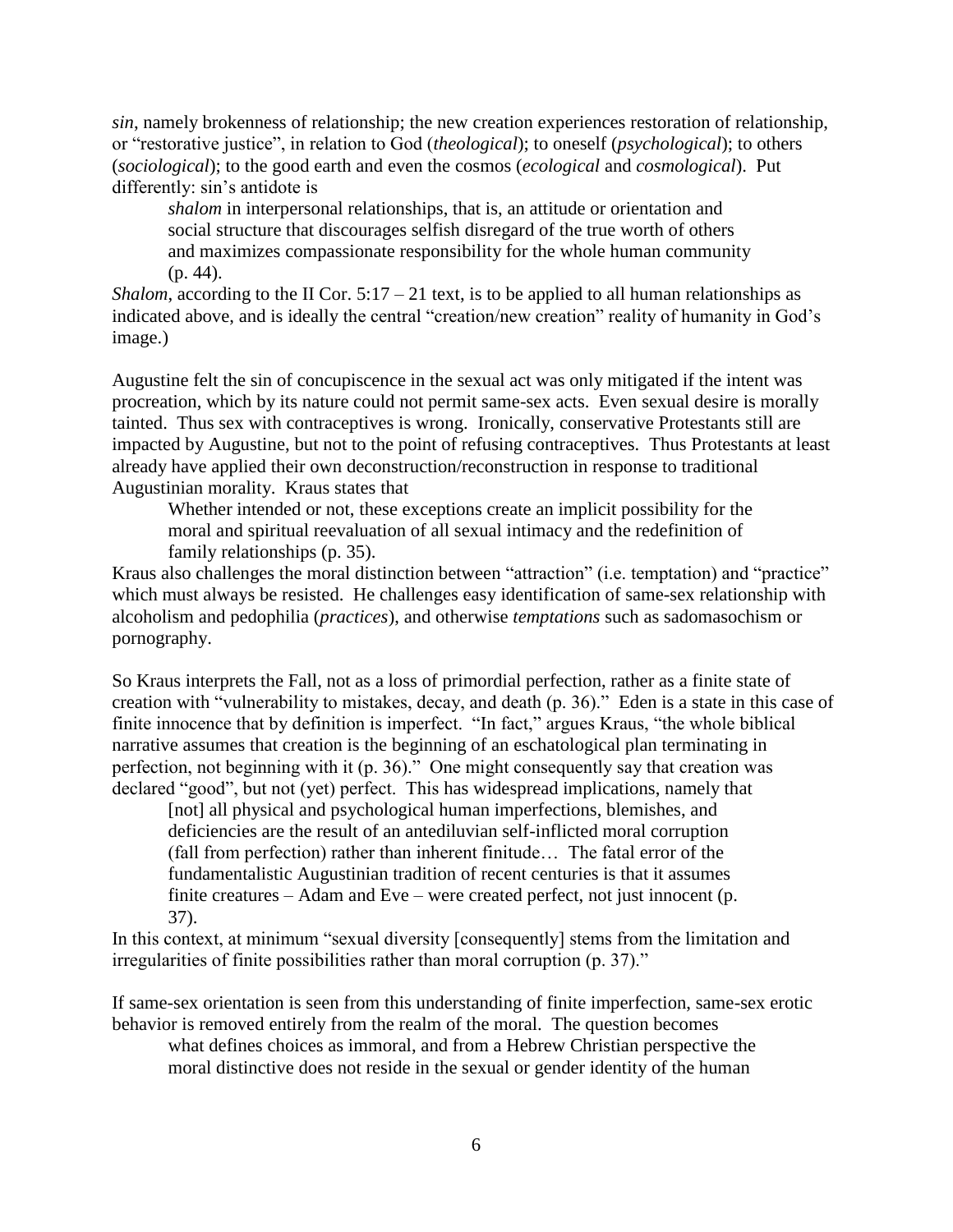partner. Rather it is the will of God for *shalom* [as discussed earlier] in the human family that reflects the image of the Trinity (p. 38).

As also said earlier, this means that all the immoral and moral directives of (sexual) relationship apply regardless of gender orientation and hetero- or homosexual practice.

In Chapter 4, Kraus makes it clear that

sin must not be equated with the literal ritual and moral taboos of the Old Testament narrative (p. 43).

The problem is, Kraus acknowledges, that current cultural biases can impact theological interpretation. Again, *shalom* – the restoration of peace to all relationships – is central.

When discussing how humans are in the image of God, he states (emphasis in original): *In a word, God is the ontological embodiment of loving relationship, which on earth is to be embodied in the nonviolent human community of shalom – love, justice, and peace*… The image … is contained in the "mystery of persons in relationship." (p. 48)

And

The new canon for judging sexual and family morality, as in the letters of Paul, is the priority of the kingdom of God (p. 53)

Kraus sums up the entire chapter with

In so far as physical sexual intimacy reflects and furthers human *shalom*, it participates in the image of God. In so far as it is abusive and destructive of human *shalom*, it is a desecration of the image of God. This is equally true of all sexual activity (pp.  $54 \& 55$ )

In Chapter 5, Kraus states:

To adapt the words of the African proverb, it takes a SGLBT village to nurture the image of God in a child  $(p. 61 \& 62)$ 

# He adds:

Sexuality understood as the instinctual longing for human bonding and intimate physical relationships, which relations to other animals cannot provide, is an integral quality of all our relations (p. 62)

He quotes approvingly Laurie Jungling:

For the purpose of this essay, I will define *eros* as the divine call into life as embodied relationality that has been freely and faithfully given in and through God's on-going creation. Erotic love is the force that gives life the relational essence that fills and empowers all creation (p. 63).

#### In this context he writes:

Original sin has adulterated *eros* with narcissistic desire and promiscuous freedom; and in like manner distorted *agape* into a kind of benevolence of power, and *philia* into political allegiance (p. 65).

In Chapter 6, "An Ecclesial Response", Kraus writes (emphasis in the original): *If the image of God is a social image – that is humankind in community, rather than an individual male-female image – then the rationale for sexual*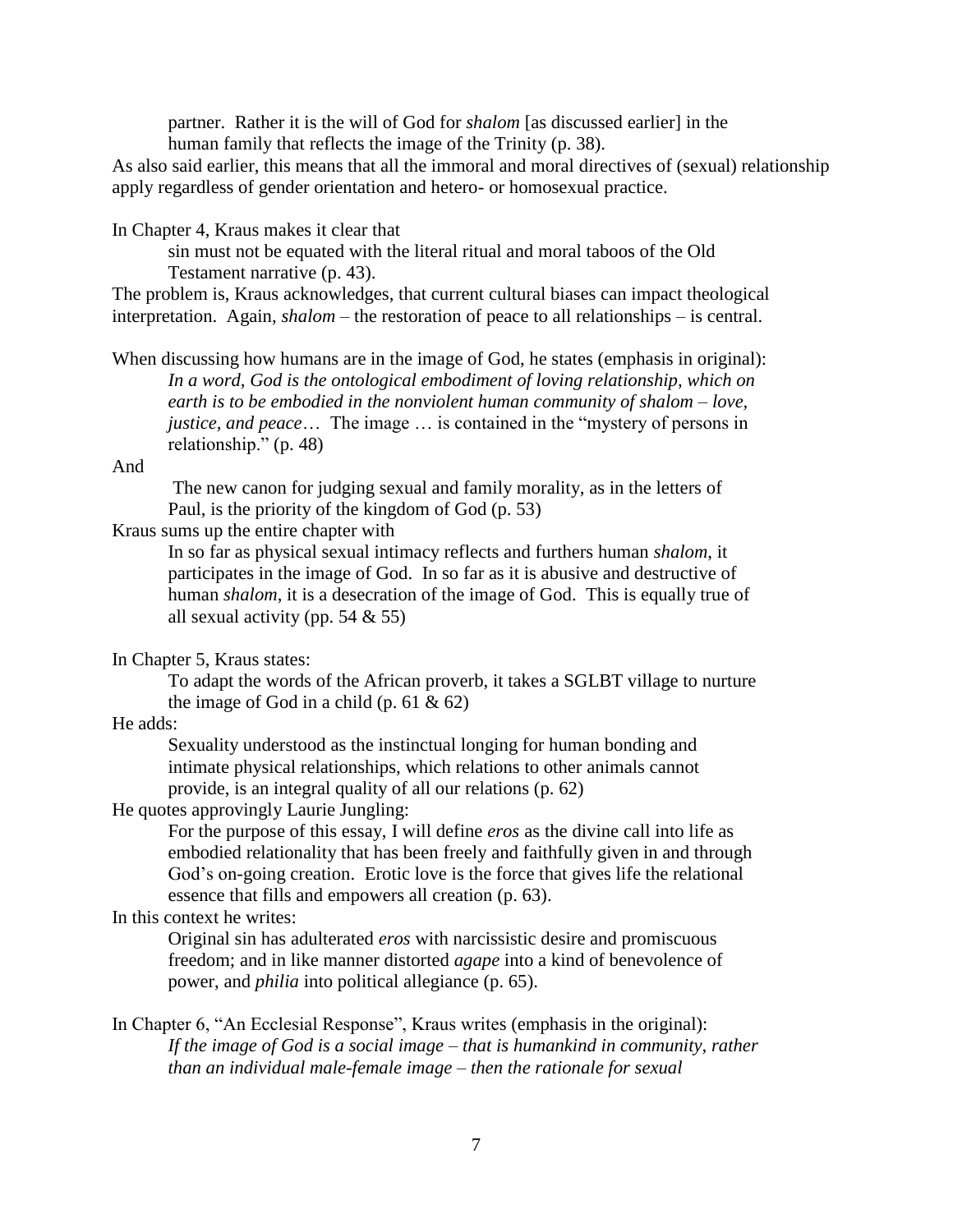*regulations and an authentic contextualization of the biblical materials requires a theological reconceptualization of the moral issues involved* (p. 70).

He adds:

The challenge is to reflect the *authentic human image of God as a community under the authority of God.* Thus the social issue of how the church deals with the inclusion or exclusion of minority sexual variants becomes a test of its authenticity as the body of Christ, the image it claims to represent in the world. It is precisely the church's claim that the spiritual reality of the image of God is attained via covenant community that gives urgency to the question of exclusion and inclusion from "the body of Christ".

## But

Orthodoxy… has often been more a reflection of conventional cultural and political values reinforced by a selective reading of the biblical text than a theological and ethical analysis and contextual application (pp. 70  $\&$  71).

In doing so, Kraus avers, the spiritual genius of the church is denied. He sees this exclusion as tantamount to the exclusion of uncircumcised Gentiles in the first century. Kraus writes:

In our search for the recovery of "*the new self*" and renewal "*in knowledge according to the image of its Creator*" we dare not perpetuate the scandal of Jew and Gentile, black and white, male and female, gay and straight, slave and free, citizen or illegal alien. For followers of Christ this is not a viable theological option, although it may seem to be the only political option at a given time (pp. 71 & 72).

He cites Colossians 3:11 – 14 in the Contemporary English Version in this regard. Kraus looks at the core values of genuine commitment to Christ. He venture to give a theological definition of sexual orientation:

I have argued that sexual orientation, now understood to exist on a continuum of gender identities, should be considered an integral component in the metaphor of humans in the image of God. And that variations in sexual identity are to be accounted for as deviations in a finite order of creation, not as the morally corrupted consequences of human sin. Thus same-sex attraction in itself should not be viewed as temptation, but as a normal variant of human sexual orientation that is *subject, as are all human conditions, to the temptations of what Paul calls "the flesh"*. And the definition of orientation should be understood to include the possibility of responsible sexual fulfillment under the same moral stipulations for all. If sexual identity is understood as a constituent aspect of the finite image, we have no reason to judge variant sexual orientations in themselves [as] morally deviant (pp. 72  $\&$ 73, emphasis in original).

I quoted Kraus in full here, because it is his central thesis.

Kraus then holds out for something he labels "Kingdom pragmatism" that practises a "different standard of moral and spiritual evaluation (p. 74)." He gives numerous examples on this same page. He references the fruit of the Spirit as central to this. He again underscores that same-sex orientation/practice is not of itself immoral. And if not immoral, he asks,